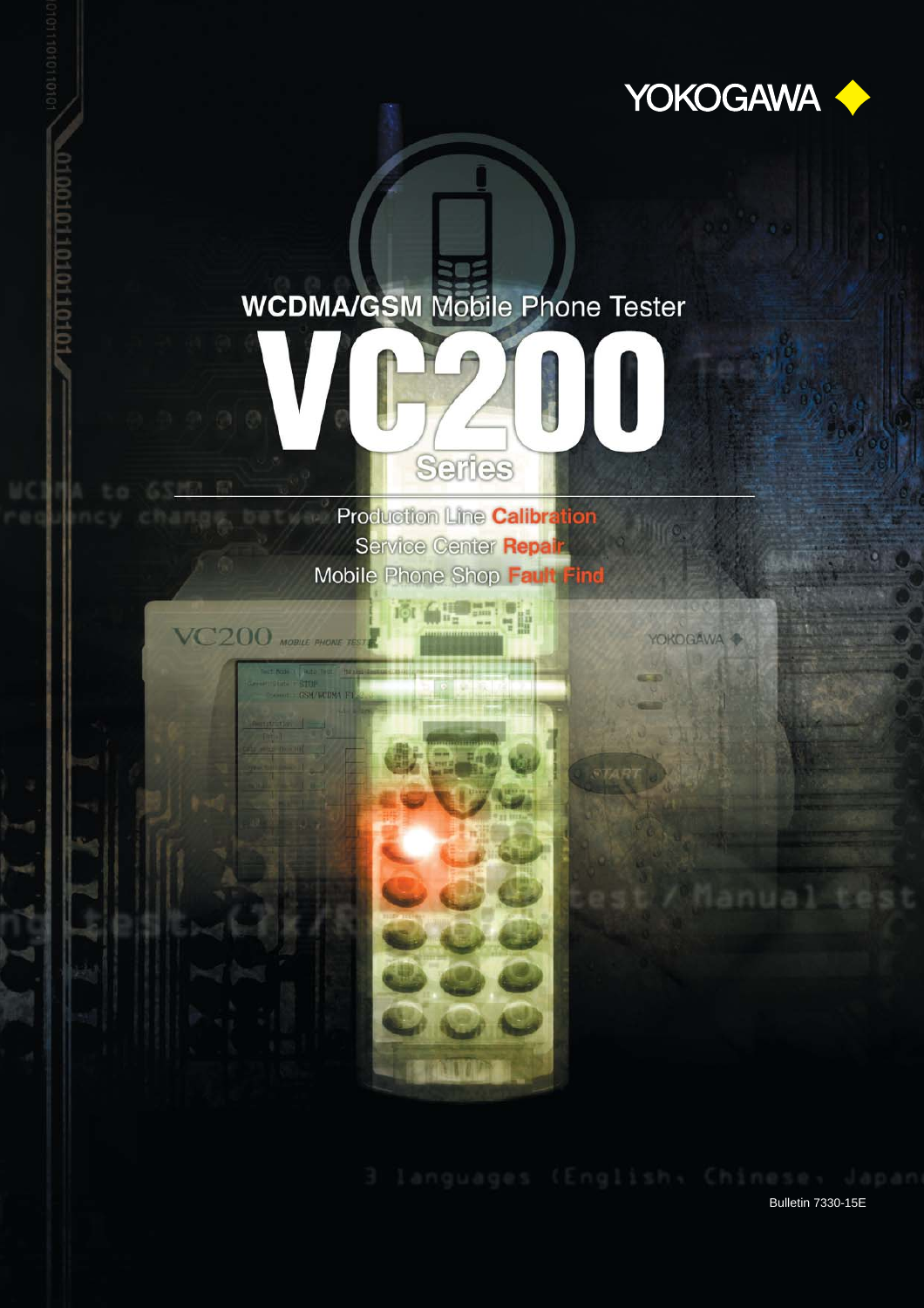# **WCDMA/GSM Mobile Phone Tester** VG200 **Series**

### from Fault-finding to Component Level **Funing**

Inter-RAT handover

The VC200 series has 3 models.

 $\odot$   $\odot$ 

- · Model 733013 VC210 GSM tester
- · Model 733014 VC220 WCDMA tester
- · Model 733015 VC230 GSM/WCDMA tester

By very simple operation a mobile phone is tested quickly.

The VC200 series is very useful for quick fault finding

in a service center or final function testing on a production line.

It's a powerful yet easy to use tool regardless of the user's technical skill level.

 $\circ$   $\circ$   $\circ$   $\circ$ 

**MCDHA to GSM** 

Frequency change

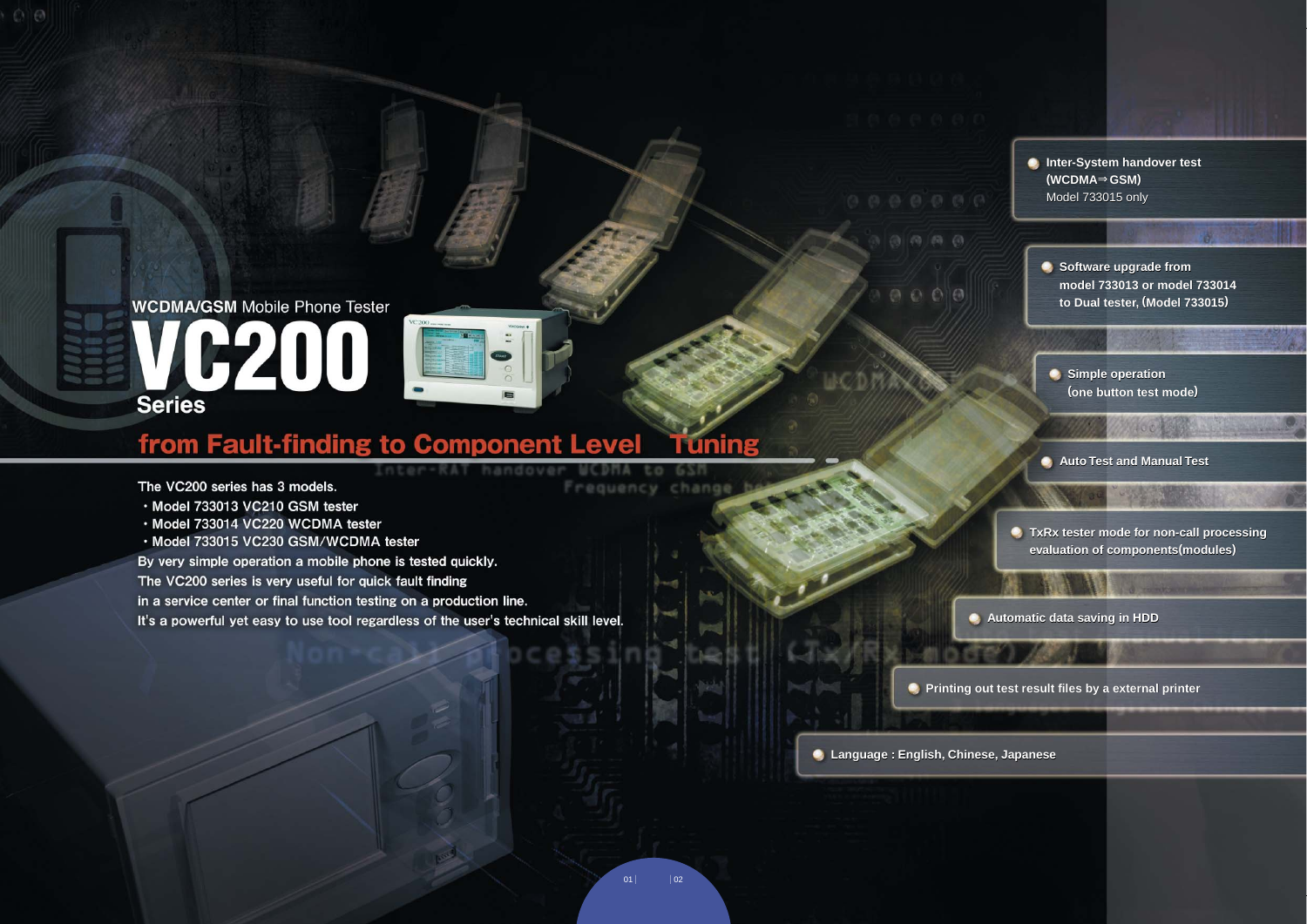## (Scripted test) and Manual mode mode

## **Auto** mode (Scripted test)

 $000$ 

**The Auto mode provides a fast Go/No-Go test with simple operation. Everybody can judge Pass or Fail without mistakes.**

### **Simple operation in Auto mode**

By only pressing the START button each of the items are automatically judged according to the test script which is selected in advance. The test result files are saved to the Hard Disc Drive.



### **Easy test script editing**

The test script files for each mobile phone or each test condition can be stored in HDD. The test script file is edited by a Web browser. No special software is required. The test script files can be transferred to or from an external PC.



### **Test result print**

#### **Case 1**

By connecting the USB printer to the VC200, the test result files in HDD can be printed. Using a network printer is also available.

#### **Case 2**

Free PC software "Result Viewer" has the capability for printing and editing the result files.

### **Network Capability**

Through Ethernet the administrator can unify management of the test result files or the test script files held on each VC200 HDD.



Test Mode : Auto Test

Connent : handover test

Current State : TESTING

Registration | Pass<br>
[Ide]

(Speech)

Call setup from NW

Release from NW

 $\begin{tabular}{|c|c|c|c|} \hline \textit{Locp-back Model} & \textit{\textbf{}} \\ \hline \end{tabular}$ 

Call setup from UE

Dial Test

 $Corrected(Speech)$ 

Connecte



 $\begin{picture}(120,15) \put(0,0){\line(1,0){10}} \put(15,0){\line(1,0){10}} \put(15,0){\line(1,0){10}} \put(15,0){\line(1,0){10}} \put(15,0){\line(1,0){10}} \put(15,0){\line(1,0){10}} \put(15,0){\line(1,0){10}} \put(15,0){\line(1,0){10}} \put(15,0){\line(1,0){10}} \put(15,0){\line(1,0){10}} \put(15,0){\line(1,0){10}} \put(15,0){\line($ 

 $\n **44.4 46.4 65 65 65 65 65 65 65 65 65 65 65 65 65 65 65 65 65 65 65 65 65 65 65 65 65**$ 

 $-43$  $42^{\circ}$  $#1$ 

 $\overline{2}$ 

000000

 $\circledR$ ð

Current Consumption Current Consumption

Frequency Handover Open Loop Pover

Maximum Output, Powe

Minimum Output Por

Inner Loop Powe Frequency Error

Mod Accuracy EVM(1)

Mod Accuracy EVM(2)

Reference Sensitivit

Lecation Up<br>G811 setup fr Girme Call metus 4<br>Dial Tu

**v** 

Le 01 Freq-Han

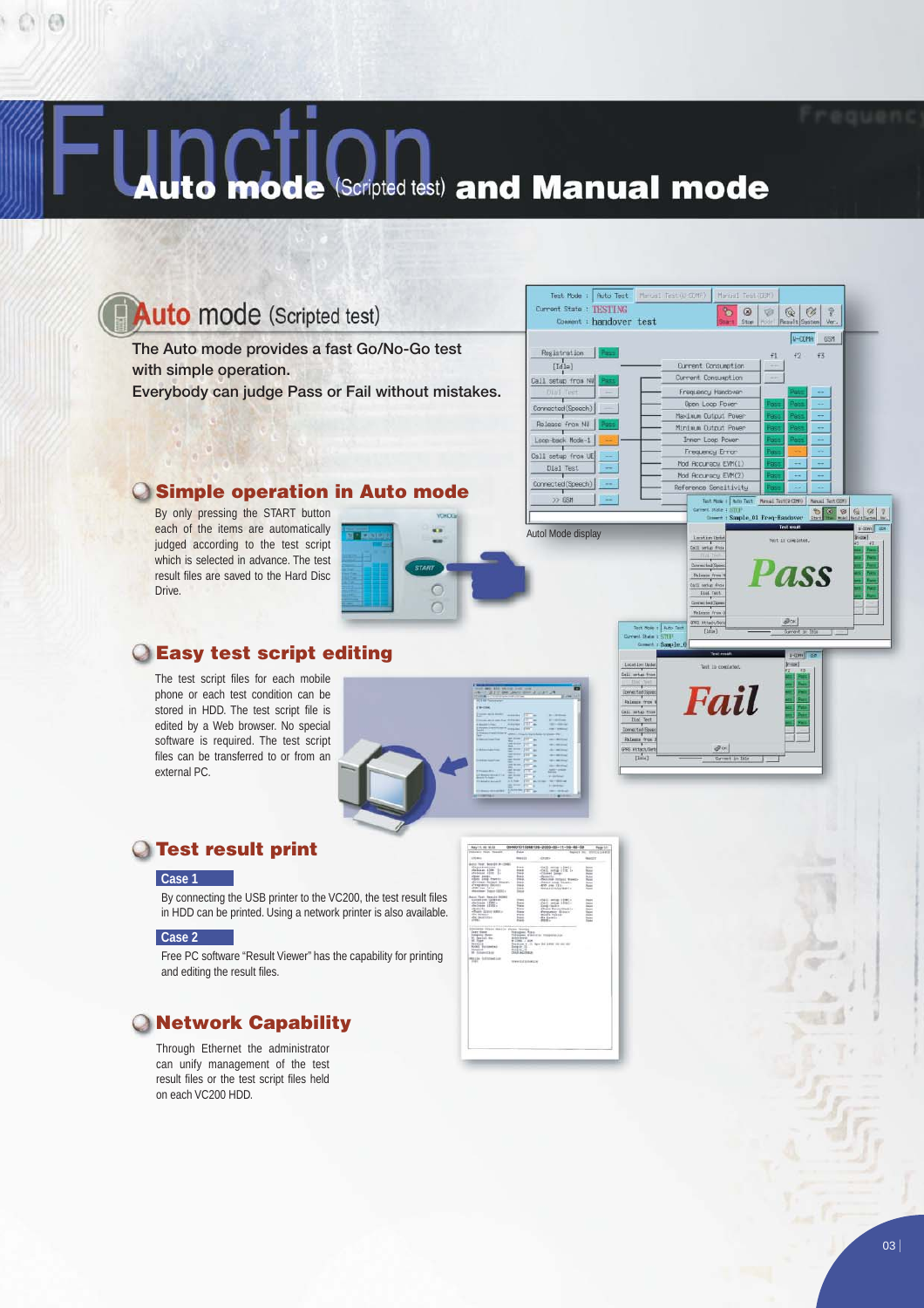

#### **Manual Control or PC Control**



## Tx/Rx Tester mode (Module Level Test)

**The Tx/Rx Test mode does not use a call processing sequence. This is Non-Signaling mode.**

**The VC200 series can test RF parameters**

- RF signal generator
- RF power measurement
- EVM

- Frequency error

- Phase error only for GSM - Burst timing only for GSM

| FORM 19 Frequency PUSAMM     |   |                          |             | 41118x - 411   Canadia (1) |
|------------------------------|---|--------------------------|-------------|----------------------------|
| <b>Modulation</b>            |   | G ON CORP.               |             |                            |
| IF ON IT OFF!                |   | <b>Telera Cittat</b>     |             |                            |
| DPCH Synchritish             |   | PICH-12                  |             | $\frac{1}{n!}$ shoots      |
| 30 km (RAC 10 Deput          | ٠ | DROY: 19                 |             | El mais                    |
| <b>Scrawking Code Humber</b> |   | Cade Power               |             |                            |
| 4 回                          |   | SCHAPCERON FIZE          |             | El air                     |
| Channelstable: Code Humber   |   | <b><i>MORCH LIGH</i></b> |             | 田田                         |
| sonoi 1: 15                  |   | <b>INDPORT 103</b>       |             | El es                      |
|                              |   | POIL 151                 |             | 百面                         |
| Ħ<br>POR IS                  |   |                          | provil 1998 | Ba                         |
| provi-fin<br>頂               |   | GCNS 112.2               |             | ×                          |

| list not : Tx/Rx Test(W-CDMA)<br>Gavern State a VIVE<br>Formation 1                                                                                                                                                                                                                                                                               | $599978$<br>Since the Load Sine   Sout   Surface Sin                                                                                                                                                                                                                                                                                                                                                  | Jest Sun : Tx/Rz Test (GSM)<br>Eureach State & STEEP<br>Furnantsr-1                                                                                                                                       | 50999787<br>Load   Save   band   Saches   We<br>Dist 1                                                                                                                                                                                                                                                                                                                                                      |
|---------------------------------------------------------------------------------------------------------------------------------------------------------------------------------------------------------------------------------------------------------------------------------------------------------------------------------------------------|-------------------------------------------------------------------------------------------------------------------------------------------------------------------------------------------------------------------------------------------------------------------------------------------------------------------------------------------------------------------------------------------------------|-----------------------------------------------------------------------------------------------------------------------------------------------------------------------------------------------------------|-------------------------------------------------------------------------------------------------------------------------------------------------------------------------------------------------------------------------------------------------------------------------------------------------------------------------------------------------------------------------------------------------------------|
| <b>Rowlink Settings</b><br><b>Critical Settleen</b><br>LTRA: Aboolule: Radio Programs/ Channel Number (NF Proces-<br>2 Frequency: 2110 8 MHz<br><b>FORMS</b><br>Michillane:<br>IF OIL IT OFF.<br>DPCH Syncol Italy<br>38 NW PRAC 12 ZMH<br><b>Scrawking Code Humber</b><br>− ⊠<br>Channelsbox Code Humber<br>sono E E<br>Ħ<br>FOR IT<br>provi-fre | 2. Seasywort Salate<br>$-411$ dist $-411$ $\frac{1}{2}$ $\sim$ Canadias $\frac{1}{2}$ 3<br>т<br>a on core<br>Teking Office:<br><b>El steppi</b><br>$P(CH) = 2$<br>El medii<br>DRON: 13<br>Code Power<br>$ z $ av<br>SCHIFTCOFCH<br>77.8<br>TEI ant<br>$-10.8$<br><b><i>KCROH</i></b><br><b>TET us</b><br><b>INFOR</b><br>$-10.8$<br>百曲<br>$-188$<br>POI:<br>間面<br>prosi 148.8<br>GCNS 122<br><b>A</b> | Special Settings<br>To To Numeround Skinson<br><b>LOSS Band</b><br><b>GSMASH IS</b><br>Aboolule Huate Prequesty Channel Number<br>T Frequency (MILTING)<br>126<br><b>Upon Freezoosy</b><br><b>BSAZARM</b> | <b>Matchelon</b><br>WALLS: IT BE IT OFF<br><b>IF Fass!</b><br>$-40.0$ dim $+$ $-40.0$ $\qquad$ $\qquad$ $\qquad$ $\qquad$ $\qquad$ $\qquad$ $\qquad$ $\qquad$ $\qquad$ $\qquad$ $\qquad$ $\qquad$ $\qquad$ $\qquad$ $\qquad$ $\qquad$ $\qquad$ $\qquad$ $\qquad$ $\qquad$ $\qquad$ $\qquad$ $\qquad$ $\qquad$ $\qquad$ $\qquad$ $\qquad$ $\qquad$ $\qquad$ $\qquad$ $\qquad$ $\qquad$ $\qquad$<br>FOIL COFF |
| <b>WCDMA</b>                                                                                                                                                                                                                                                                                                                                      |                                                                                                                                                                                                                                                                                                                                                                                                       | <b>GSM</b>                                                                                                                                                                                                |                                                                                                                                                                                                                                                                                                                                                                                                             |

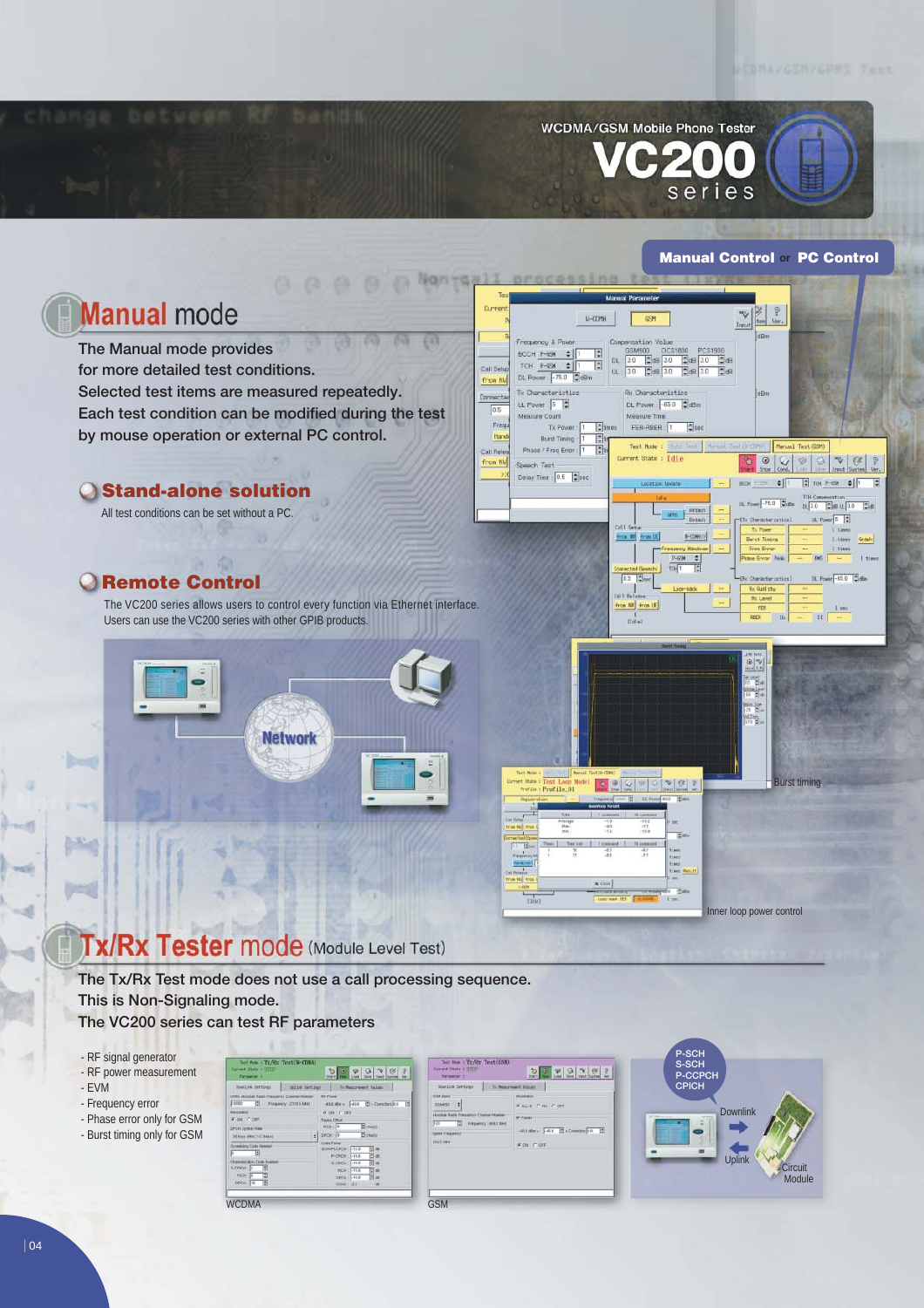$00$ 

## **Inter-System Handover Test (WCDMA to GSM)**

The VC230 supports Inter-RAT handover. Total test time is reduced by this function. All test items are completed without a Location update.



## Firmware Update (No Charge)

The latest firmware is located on the Yokogawa Web site (www.yokogawa.com/tm). The VC200 update is done through the USB Interface.

## **Option Upgrade by License Software Key (Additional Charge)**

Model 733013 (GSM tester) and Model 733014 (WCDMA tester) can be upgraded to Model 733015 (GSM/WCDMA tester) for an additional charge by the option upgrade license software key.



## High power signal output and low power signal measurement

Maximum downlink signal generation is -10 dBm Minimum uplink signal measurement is -70 dBm

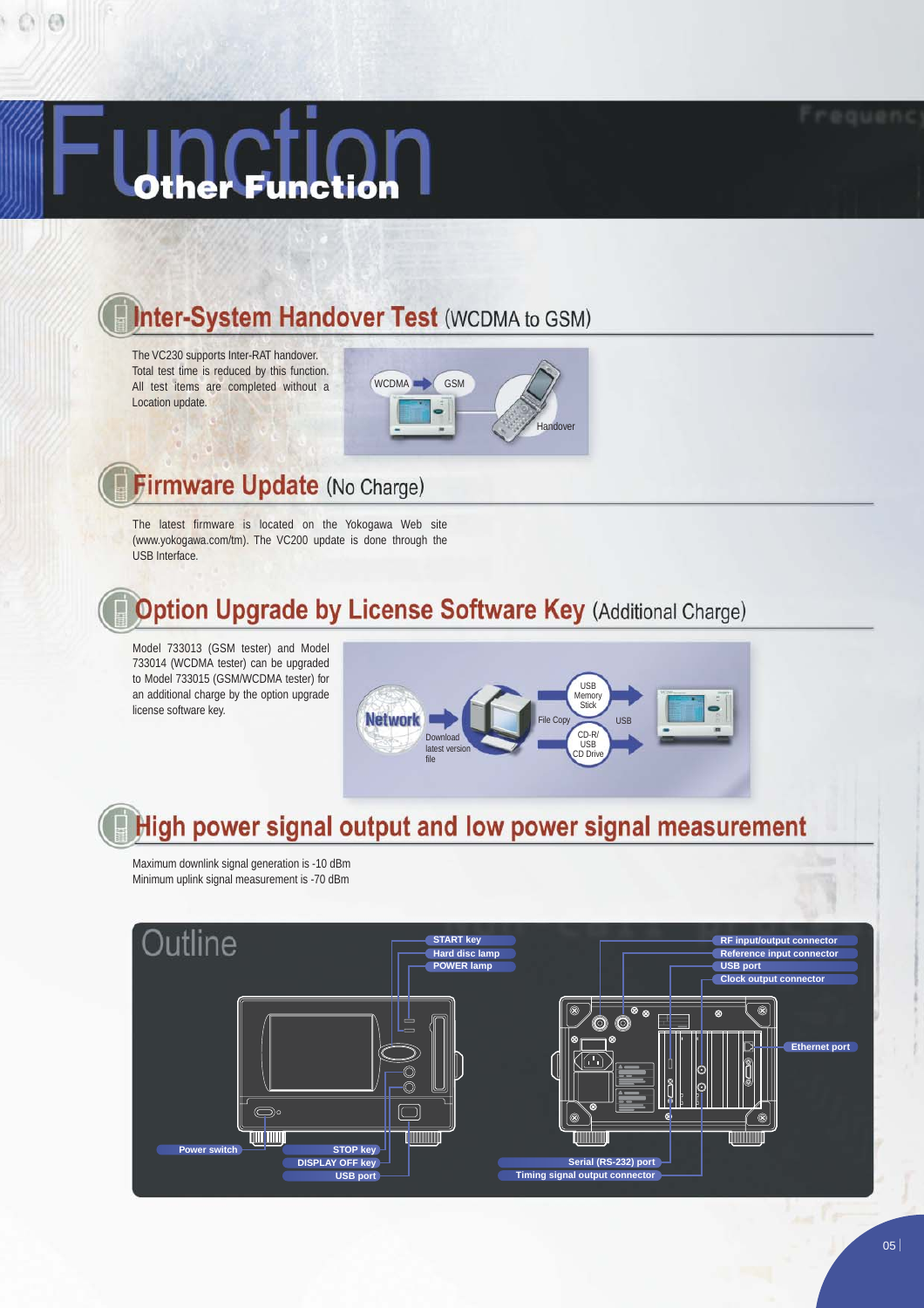## WCDMA/GSM Mobile Phone Tester series

### **VC200 Series Specifications**

#### **<WCDMA part>**

#### **Model 733014 and 733015 W-CDMA Test Functions**

- · Call Processing
- · Frequency Switch
- · Maximum Output Power Measurement
- · Minimum Output Power Measurement
- · Open Loop Power Control
- · Inner Loop Power Control
- · EVM / Frequency Error
- · Reference Sensitivity (BER)
- · Maximum Input (BER) · Sound loop back

### **Transmission frequency**

Band I (2110.0 to 2170.0MHz) Band II (1930.0 to 1990.0MHz) Band III (1805.0 to 1880.0MHz) Band VI (875.0 to 885.0MHz)

#### **Transmission p**

Range: -110.0 to -10.0 dBm (resolution : 0.1dBm) Absolute Accuracy:  $\pm 1.5$ dB (> -60dBm),  $\pm 2.0$ dB (< -60dBm)

#### **Reception frequency**

**Dest** 

 $\sim$ 

Band I (1920.0 to 1980.0MHz) Band II (1850.0 to 1910.0MHz) Band III (1710.0 to 1785.0MHz) Band VI (830.0 to 840.0MHz)

#### **Reception power (Tx power measurement)**

Maximum input level: +35dBm Measurement range: -70 to +35dBm Absolute accuracy: ±1.5dB

#### **Frequency error measurement**

Range: 0 to ±10kHz Residual error: ±0.01ppm

Residual EVM: approx 4%

### **General specifications**

Display: Color LCD VGA Interface: 100BASE-TX, USB, RS-232 Language: English, Japanese, Chinese Operating ConditionsTemperature: +5 to +35°C Humidity : 20 to 80%RH Rated supply voltage100 to 120VAC / 200 to 240VAC Allowable supply voltage 48 to 63Hz frequency range Maximum power150VA or less consumption External dimensionsApprox. 283(W)×176(H)×303(D) mm WeightApprox. 6.5kg

#### **<GSM part>**

#### **Model 733013 and 733015 GSM Test Functions**

- · Call Processing
- · Frequency switch
- · Power measurement
- · Phase and Frequency error
- · Rx Quality
- · Rx Level
- · Loop back BER / FER
- · Burst timing
- 
- · Sound loop back

#### **GSM Band**

GSM850, P-GSM, E-GSM, R-GSM, DCS1800, PCS1900

#### **Transmission power**

Range: -110.0 to -10.0 dBm (resolution: 0.1dBm) Absolute accuracy:  $\pm 1.5$ dB (> -60dBm),  $\pm 2.0$ dB (< -60dBm)

#### **COLOGITY**

Maximum input level: +40dBm(GSM Burst), +35dBm(CW) Range: -40 to +35dBm Absolute accuracy: ±1.5dB

#### **Phase error measurement**

Range: peak 0.5 to 45deg, rms 0.5 to 20deg Residual error: Approx 1.4deg (rms)

#### **Frequency error measurement**

Range: 0 to ±10kHz Residual error: ±0.02ppm

| <b>Models &amp; Suffix Code</b> |                    |                              |
|---------------------------------|--------------------|------------------------------|
| Model                           | <b>Suffix Code</b> | Description                  |
| 733013                          |                    | VC210 GSM Tester             |
| 733014                          |                    | VC220 WCDMA Tester           |
| 733015                          |                    | VC230 GSM/WCDMA Tester       |
| Power Code                      | -D                 | UL/CSA standard              |
|                                 | -F                 | <b>VDE</b> standard          |
|                                 | -Q                 | <b>BS</b> standard           |
|                                 | -R                 | AS standard                  |
|                                 | -н                 | <b>GB</b> standard           |
| Connection                      | -N                 | <b>Type N RF Connector</b>   |
| Type                            | -T                 | <b>Type TNC RF Connector</b> |

| Model  | Suffix Code      | Description           |
|--------|------------------|-----------------------|
| 733065 |                  | <b>Test USIM card</b> |
|        | -D <sub>01</sub> | For Japanese phones   |
|        | $-F02$           | For UMTS              |
|        |                  |                       |